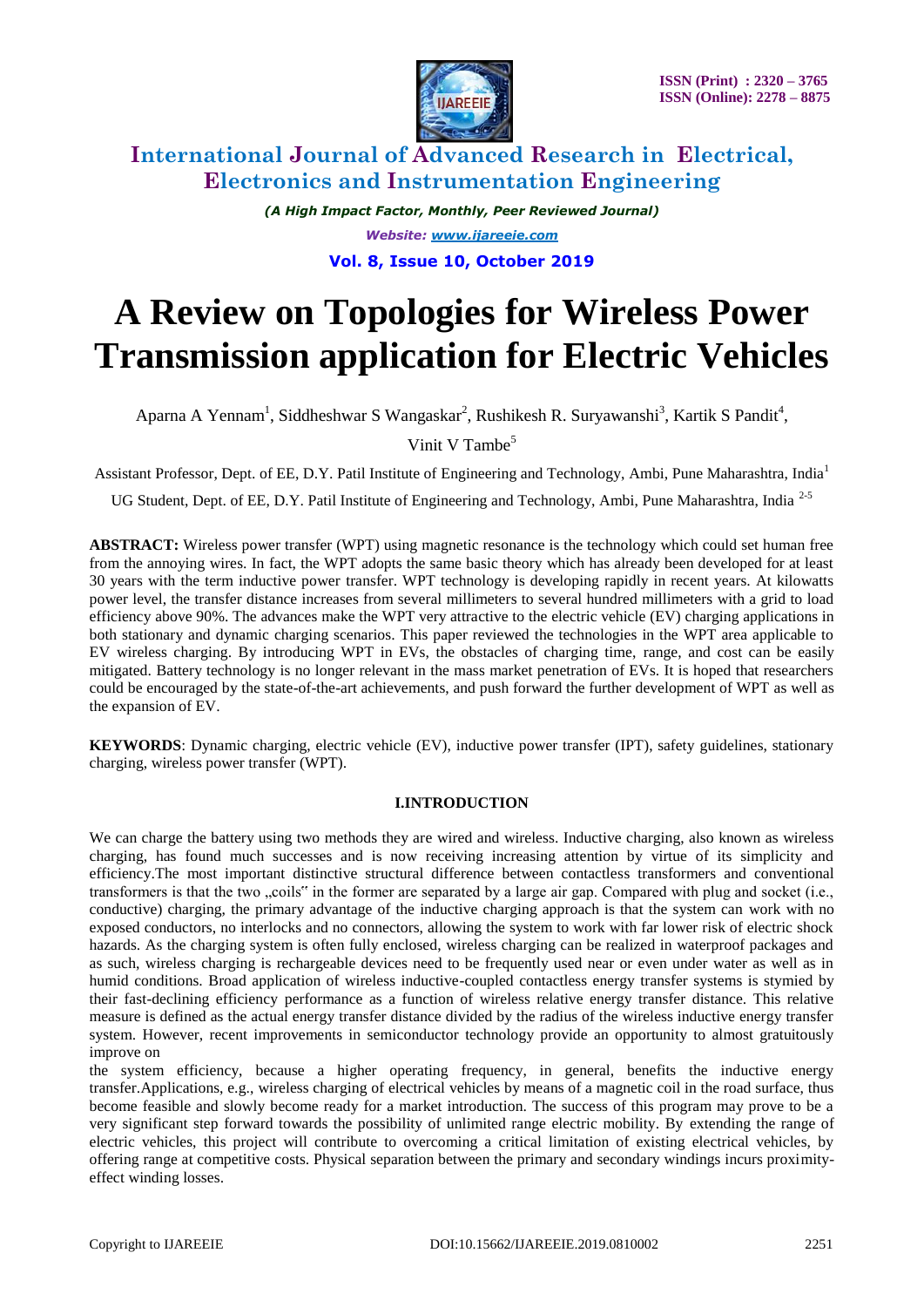

*(A High Impact Factor, Monthly, Peer Reviewed Journal)*

*Website: [www.ijareeie.com](http://www.ijareeie.com/)*

## **Vol. 8, Issue 10, October 2019**

### **II. MEHODOLOGY**



**FIG 1: GENERAL DIAGRAM OF TRANSMITTING AND RECEIVING PLATE**

There has been a widespread research on wireless power transmission in the previous decade. It can be categorised into radiative and non-radiative on the basis of energy transfer mechanisms. Radiative power is transmitted through an antenna in the form of an electromagnetic wave. But since electromagnetic waves travel in all direction, the energy efficiency is low.[5,6] Non-radiative power is based on the magnetic coupling of the conducting loops. Non-radiative power transmission can be further divided into short range and mid range where the mid range WPT means transmission distance is greater than the resonating coil's dimensions.

The three basic aspects of WPT are:

- 1. Inductive coupling between working and driving circuits.
- 2. Tuning in of circuits, that is "oscillation transformer".
- 3. Capacitance loaded open circuit.



### Fig 2: MAGNETICALLY COUPLED WPT SYSTEM

The Tx coil gets excited due to the magnetic oscillating field produced by the RF amplifier which gives power to the drive loop. The Tx coil is a multiturn spiral coil next to the single turn drive loop. This system acts as a step up transformer. On the receiving side the similar arrangement now acts as a step down transformer due to the single turn load loop connected to the device. The Tx coil and the Rx coil share mutual inductance which is a function of the distance between them and their geometry. Power can be transmitted through large air gaps when the transmitting and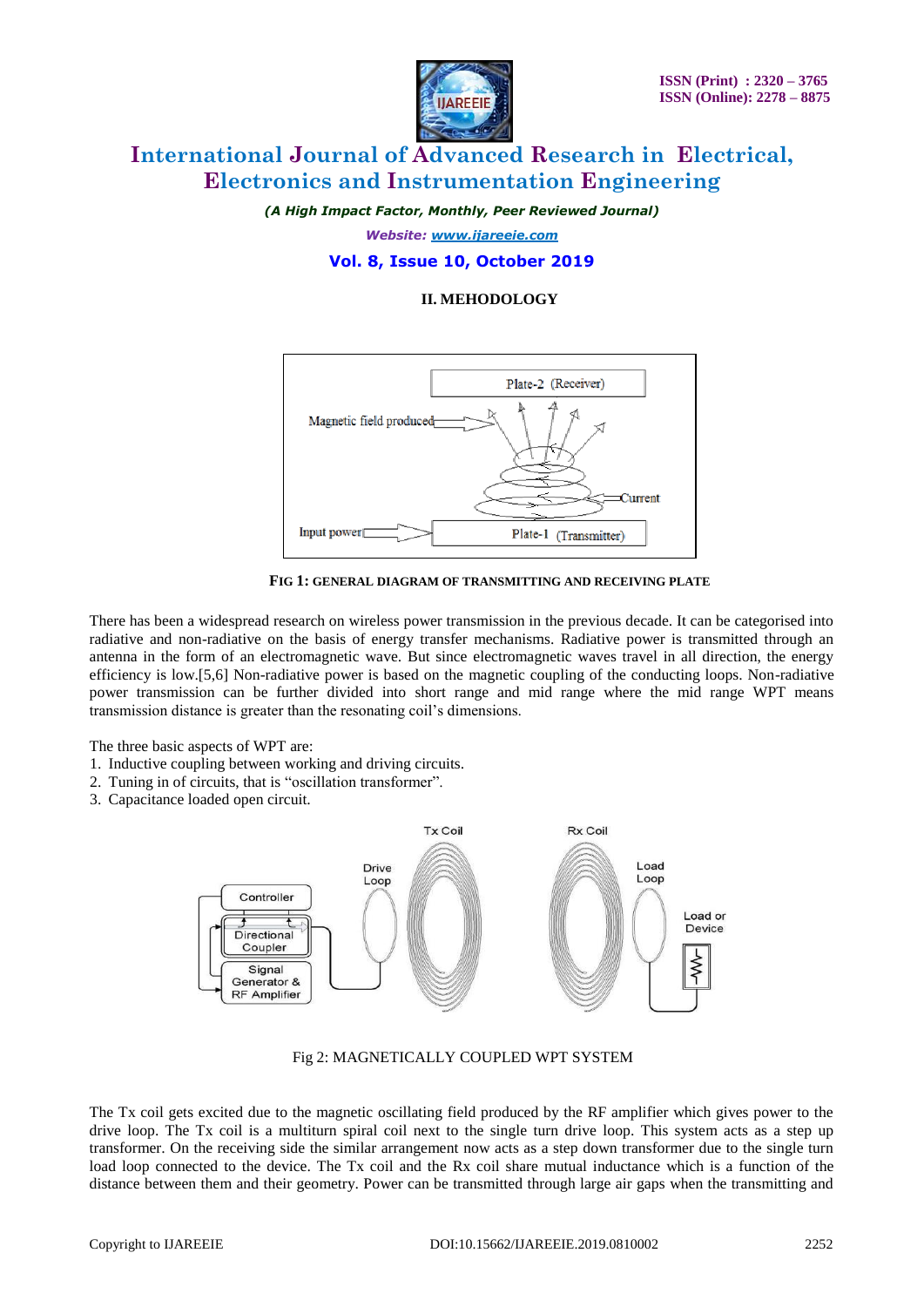

*(A High Impact Factor, Monthly, Peer Reviewed Journal)*

*Website: [www.ijareeie.com](http://www.ijareeie.com/)*

# **Vol. 8, Issue 10, October 2019**

the receiving coil is in resonance and have the same resonant frequency. The further approach and description through which transmissions can take place are:

### **2.1 Coupling Theory:**

This technology is based on the working principle of mutual inductance via a two part transformer such that change in current flow through one winding induces a voltage across the ends of the other winding through electromagnetic induction, as shown in Fig. 5. The inductive coupling between two conductors.

### **2.1.1 Winding Structures:**

The shape size and location of the magnetic core becomes important due to absence of metal-metal contact and hence windings play an important role in an efficient power transfer. Recent development in magnetic circuits for coupling on-vehicle pads to ground based pads at higher efficiency have improved significantly. New polarized pads have been developed and exhibit superior performance when compared to earlier pads developed.

#### **2.2 Inductive WPT:**

Inductive power transfer (IPT) has been used successfully in several EV systems such as the GM EV1. The magne aka the primary is the charging paddle and the secondary are embedded in epoxy. The charging paddle is inserted in the centre of the secondary coil which begins the charging of the EV1 without any contacts or connectors at either 6.6 kW or at 50 kW. This system is connector-less but is not wireless. An universal IPT system using 10 kVA coaxial winding transformer for a 6.6 kW, 77 kHz, 200/400 V EV charger is presented in Fig 6 [8]. By utilizing a coaxial winding transformer benefits the ability to relocate all transformer core material off-board, and minimizes the sensitivity of onboard EV components to flux density and frequency. By using this method, transformer makes it feasible to implement a single loop, which can operate over wide frequency range and the ability to scale up to meet different power requirements. The design of the core of the transformer concerns over the impact of non-linear flux distribution which results in losses like eddy current losses and electromagnetic interferences. The losses mentioned above are dependent on the core size, increasing when the transformer is scaled up.

### **2.3 Capacitive WPT:**

Recent technological venture of capacitive wireless power transfer has been proposed as an alternate contactless power transfer solution. The structure is same to the fig(5), with the CPT interface between a pair of coupling capacitors. Other parts such as the inverter and rectifier structures remains same. Since magnetics do not scale down as desired with decreasing power, at some power level. The cost and size of the galvanic isolation components can be minimized with a capacitive interface.<sup>[8]</sup> However, this solution is not preferred in High Power applications. And because of this most of the existing CPT solutions are applied in low power applications and portable electronic devices such as wireless tooth brush chargers, or wireless cellular phone chargers where the power transfer interface is implemented with capacitive coupled matrix pads.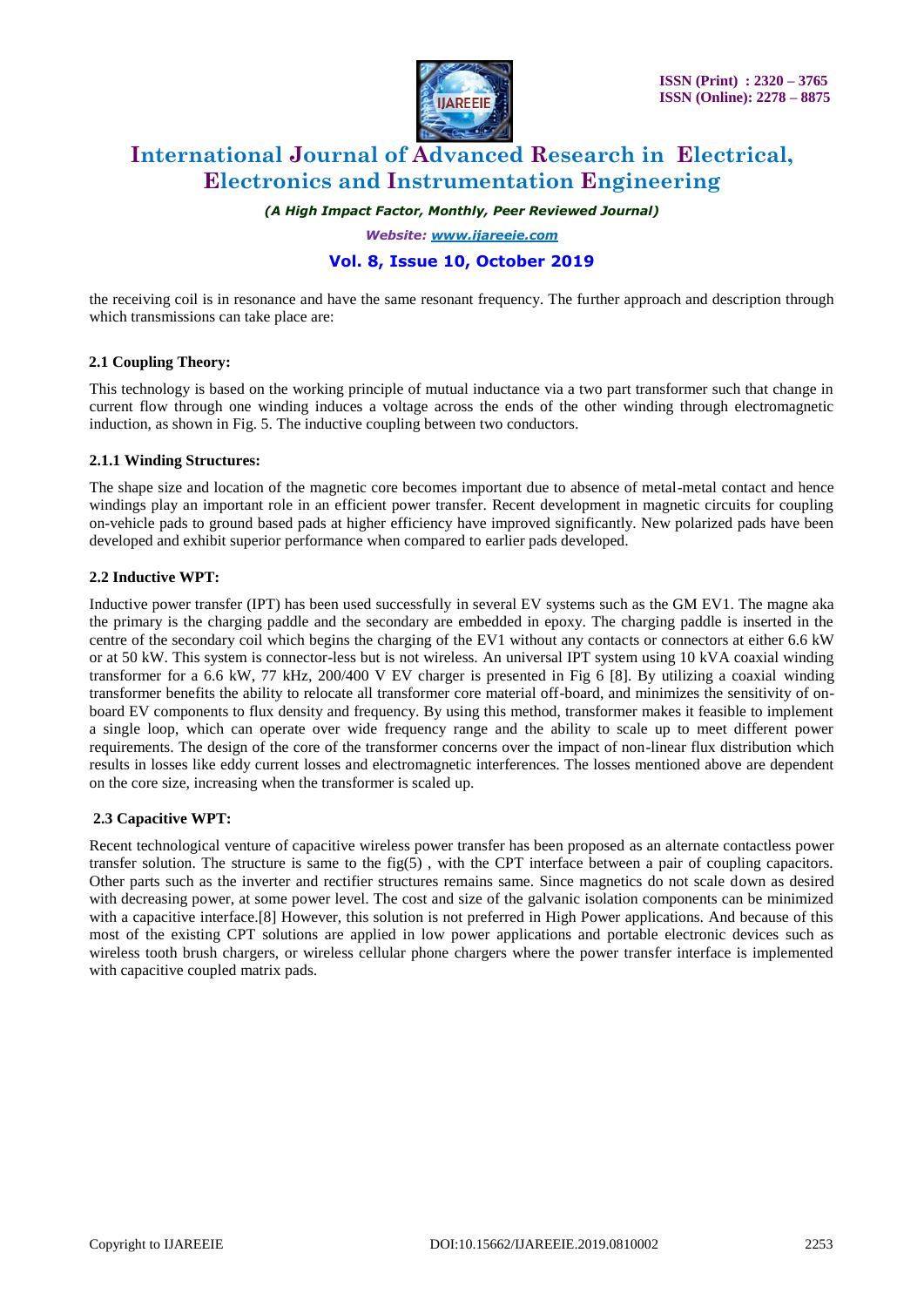

*(A High Impact Factor, Monthly, Peer Reviewed Journal)*

*Website: [www.ijareeie.com](http://www.ijareeie.com/)*

# **Vol. 8, Issue 10, October 2019**

| Technology                                                                              | Efficienc<br>y | Performa<br>nce | Frequency                                | Cost   | Size/Volum<br>e | Complexity<br>Of System | Suggested<br>Power Level |
|-----------------------------------------------------------------------------------------|----------------|-----------------|------------------------------------------|--------|-----------------|-------------------------|--------------------------|
| <b>Inductive</b><br><b>Power Transfer</b><br>$(\text{IPT})$                             | Medium         | Medium          | $10 - 50$ Khz<br>$100 - 500$             | Medium | Medium          | Medium                  | Medium/High              |
| Capacitive<br><b>Power Transfer</b><br>(CPT)                                            | Low            | Medium          | Khz                                      | Low    | Low             | Medium                  | Low                      |
| <b>Permanent</b><br><b>Magnet</b><br><b>Coupling Power</b><br><b>Transfer</b><br>(PMPT) | Low            | High            | $100 - 500$ Hz<br>$1 - 20$<br><b>Mhz</b> | High   | High            | High                    | Medium/Low               |
| <b>Resonant</b><br><b>Inductive</b><br><b>Power</b><br><b>Transfer (RIPT)</b>           | Medium         | Low             | $10 - 50$ Khz                            | Medium | Medium          | Medium                  | Medium/Low               |
| <b>On-Line</b><br><b>Inductive Power</b><br><b>Transfer</b><br>(OLPT)                   | Medium         | Medium          | $100 - 500$                              | High   | High            | Medium                  | High                     |
| <b>Resonant</b><br><b>Antennae Power</b><br><b>Transfer</b><br>(RAPT)                   | Medium         | Medium          | Khz                                      | Medium | Medium          | Medium                  | Medium/Low               |

### **Roadway /Online Power Transfer:**

Online Power Transfer system has a similar concept to that of roadway power transfer. However, in the latter case a lower resonant frequency is used and in the OPT applications at high power levels can be done. In this case the primary coil is spread out over an area on the roadway and within this area the power transfer takes place.

Typically, the combination of the input side of the resonant converter and the distributed primary windings collectively is known as the trackand the secondary coil is known as the pickup coil, which is in the vehicle. The system is supplied by a three phase AC system, or high voltage DC system.

The Online Electric Vehicle (OLEV) developed by the Korea Advanced Institute of Science and Technology (KAIST) is an innovative transportation system. In 2010, it ranked amongst the top 50 innovations in the TIME magazine. The KAIST OLEV uses the conversion of 60Hz frequency to 200kHz using an inverter which makes 200A of current flow through it with up to 80% efficiency transmitted wirelessly. When a vehicle is operating on a road with power transmitters installed in it, the power transmitter collects electricity from underneath the ground and distributes it either to the motor or the battery depending on the requirement as shown in the figure 4. If there are no power transmitters then the OLEV runs on the battery. Hence this technology enables the OLEV to be mobile during charging.[14] If the short range of the EVs and the associated cost of infrastructure is considered, the feasibility of these charging system might be unfavorable. However, one benefit is that due to frequent and convenient charging, vehicles can be manufactured with a minimal battery capacity (about 20% compared to that of the conventional batterypowered EVs), which can consequently minimize the weight and the price of the vehicle. A charger with narrow rail width, 10 cm, and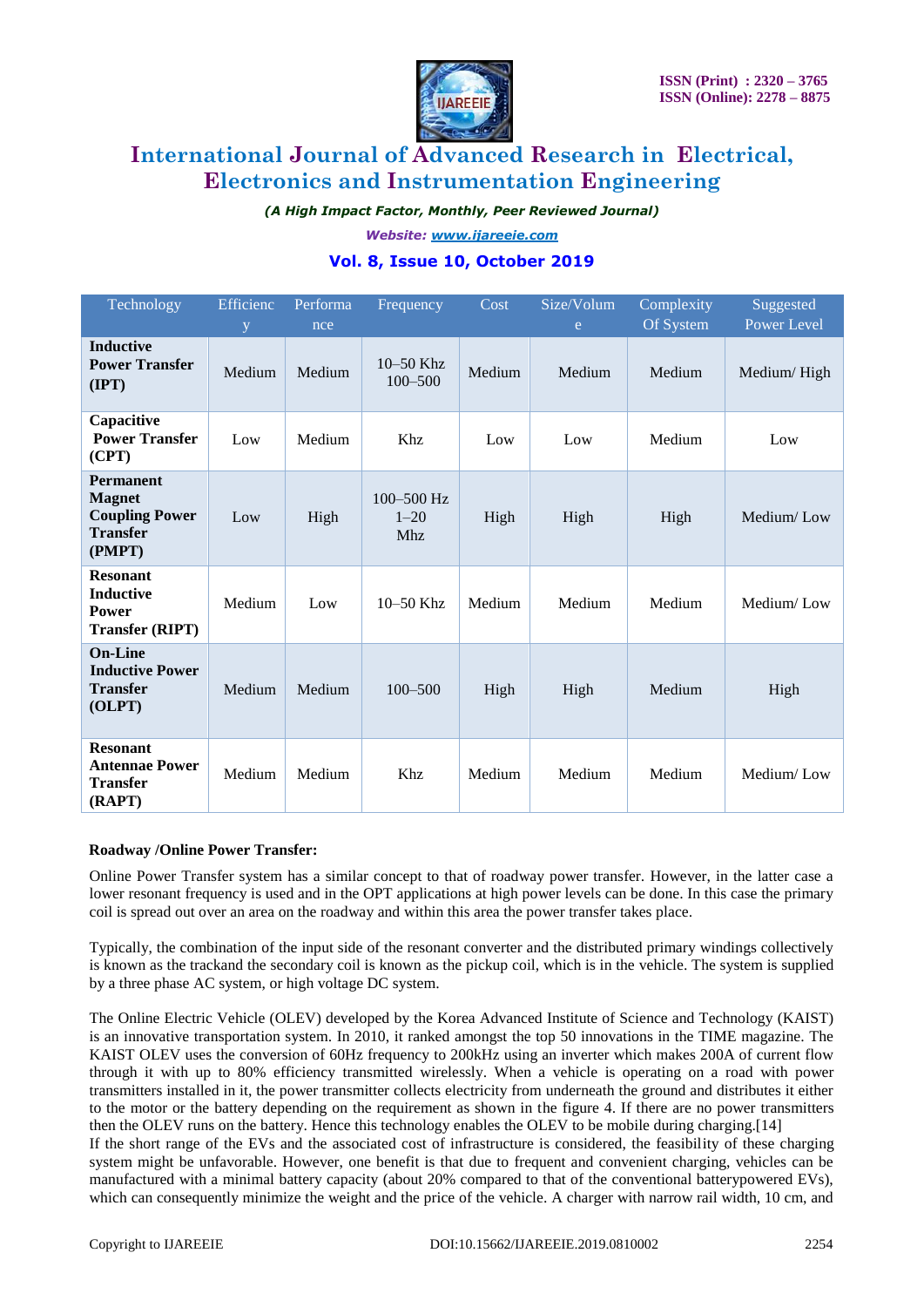

*(A High Impact Factor, Monthly, Peer Reviewed Journal)*

*Website: [www.ijareeie.com](http://www.ijareeie.com/)*

# **Vol. 8, Issue 10, October 2019**

large air-gap, up to 20 cm, was proposed. An efficiency of 74% was reported at 27 kW output power for a threephase supply input of 440 V, and 20 kHz switching frequency.



**Fig. 3:** (a) WPT without transmitters (b) WPT with transmitters [14]



**Fig. 4:** A prototype OLEV in KAIST campus[14]

In comparison to pure battery EV and battery replace EV , Hybrid EV , Plug-in hybrid EV and Roadway power EVs do not require innovations in battery for commercialization; as in these EVs can be readily available in markets using currently affordable EV batteries. When the power supply rails for transmitting power to RPEV are fully deployed under the road , RPEVs need not require battery energy storage for their traction because they directly get required power from the road while they are moving on it.

Hence, RPEVs are most free from the battery-related problems among EVs and quite promising for future transportation of small cars, passenger cars, taxies, buses, trams, trucks, trailers, and trains, even in competition with internal Combustion engines.

Despite the fact that RPEVs are free from battery problems, RPEVs are not being widely used. The drawback of this technological solution is the high power transfer from the road efficiently, within the bounds of economic status and safely. The power transfer is either wired or wireless. Earlier, the former method was preferred because of no advancement in wireless power transfer. The highest speed train is powered through pantographs, which are a sort of wired power transfer device. Because of the wearing of pantographs and due to the maintenance problems, wired power transfer is gradually replaced with wireless one as hundreds of kilowatts of power become available. Thus, various wireless power transfer systems (WPTSs) have been widely developed for RPEVs.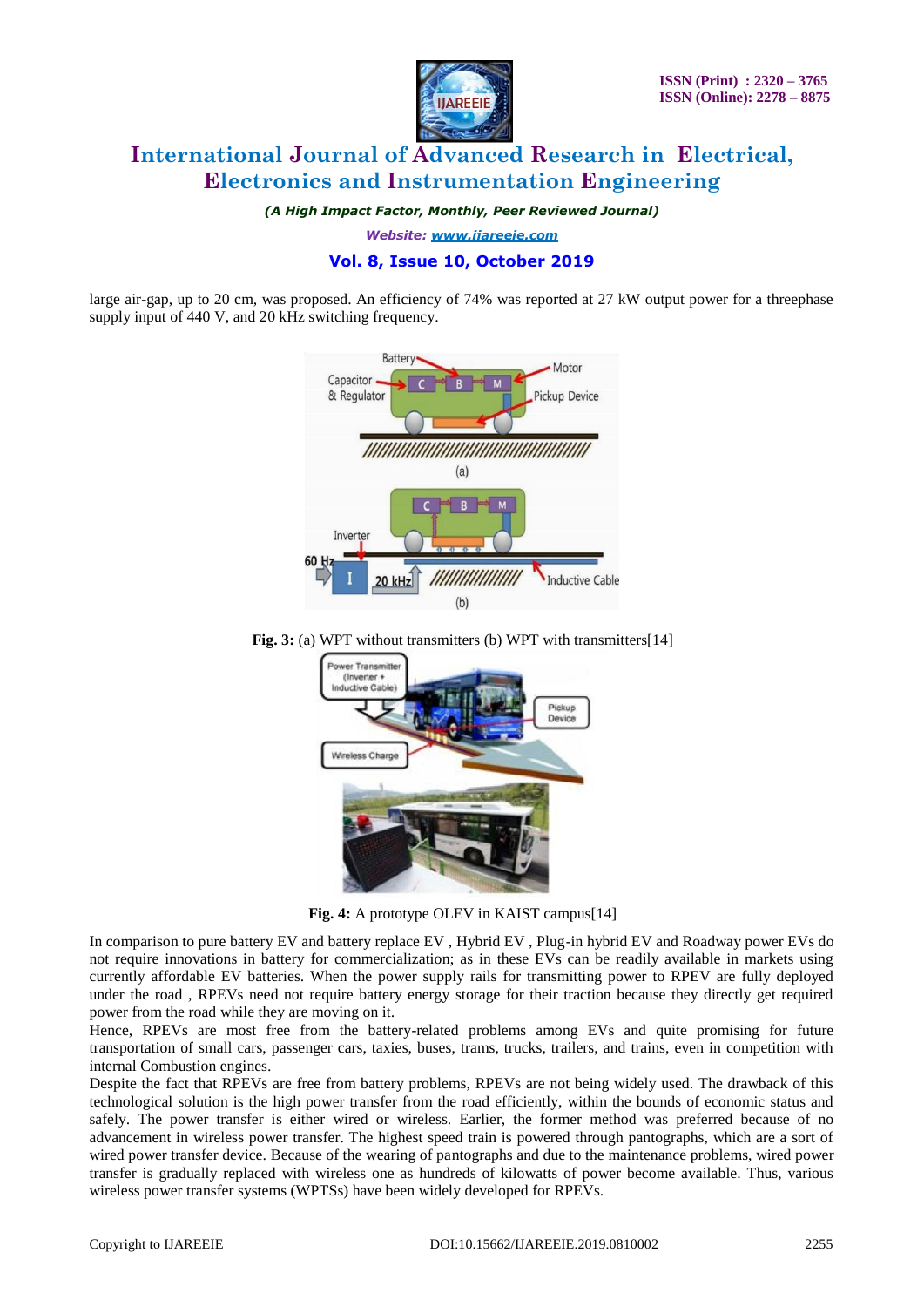

*(A High Impact Factor, Monthly, Peer Reviewed Journal)*

*Website: [www.ijareeie.com](http://www.ijareeie.com/)*

# **Vol. 8, Issue 10, October 2019**

Important technical issues in the developments of inductive power transfer systems (IPTSs), the majority of WPTSs, are addressed, and major milestones of the developments of RPEVs are summarized, focusing on the developments of on-line electric vehicles (OLEVs) that have been recently commercialized.

### **2.7.2 Fundamentals of WPTS for RPEV:**

*Overall Configuration of the WPTS:* The requirement for WPTS in RPEVs is that a high power should be efficiently delivered via a moderate air gap to avoid collisions between the RPEVs and the road. The WPTS are composed of two subsystems:

- 1) Roadway subsystem for providing power, which includes a rectifier, highfrequency (HF) inverter, primary capacitor bank, and power supply rail.
- 2) On-board subsystem for receiving power, which includes a pick-up coil, secondary capacitor bank, rectifier, and regulator for battery, as shown in the fig $(9)$  [15]



**Fig 5 :**Roadway powered electric vehicle.

#### **III. OVERVIEW**

Wireless power transfer is a generic term for a number of different technologies for transmitting energy by means of [electromagnetic fields.](https://en.wikipedia.org/wiki/Electromagnetic_field) The technologies, listed in the table below, differ in the distance over which they can transfer power efficiently, whether the transmitter must be aimed (directed) at the receiver, and in the type of electromagnetic energy they use: time varying [electric fields,](https://en.wikipedia.org/wiki/Electric_field) [magnetic fields,](https://en.wikipedia.org/wiki/Magnetic_field) [radio waves,](https://en.wikipedia.org/wiki/Radio_wave) [microwaves,](https://en.wikipedia.org/wiki/Microwave) [infrared](https://en.wikipedia.org/wiki/Infrared) or visible [light waves.](https://en.wikipedia.org/wiki/Light_wave)

In general a wireless power system consists of a "transmitter" device connected to a source of power such as a [mains](https://en.wikipedia.org/wiki/Mains_power)  [power](https://en.wikipedia.org/wiki/Mains_power) line, which converts the power to a time-varying electromagnetic field, and one or more "receiver" devices which receive the power and convert it back to DC or AC electric current which is used by an [electrical load.](https://en.wikipedia.org/wiki/Electrical_load) At the transmitter the input power is converted to an oscillating [electromagnetic field](https://en.wikipedia.org/wiki/Electromagnetic_field) by some type of ["antenna"](https://en.wikipedia.org/wiki/Antenna_(radio)) device. The word "antenna" is used loosely here; it may be a coil of wire which generates a [magnetic field,](https://en.wikipedia.org/wiki/Magnetic_field) a metal plate which generates an [electric field,](https://en.wikipedia.org/wiki/Electric_field) an [antenna](https://en.wikipedia.org/wiki/Antenna_(radio)) which radiates radio waves, or a [laser](https://en.wikipedia.org/wiki/Laser) which generates light. A similar antenna or [coupling](https://en.wikipedia.org/wiki/Coupling_(electronics)) device at the receiver converts the oscillating fields to an electric current. An important parameter that determines the type of waves is the [frequency,](https://en.wikipedia.org/wiki/Frequency) which determines the wavelength.

Wireless power uses the same fields and waves as [wireless communication](https://en.wikipedia.org/wiki/Wireless_communication) devices like [radio](https://en.wikipedia.org/wiki/Radio) another familiar technology that involves electrical energy transmitted without wires by electromagnetic fields, used in [cell](https://en.wikipedia.org/wiki/Cellphone)  [phones,](https://en.wikipedia.org/wiki/Cellphone) [radio](https://en.wikipedia.org/wiki/Radio_broadcasting) and [television broadcasting,](https://en.wikipedia.org/wiki/Television_broadcasting) and Wi-Fi. In [radio communication](https://en.wikipedia.org/wiki/Radio_communication) the goal is the transmission of information, so the amount of power reaching the receiver is not so important, as long as it is sufficient that the information can be received intelligibly. In wireless communication technologies only tiny amounts of power reach the